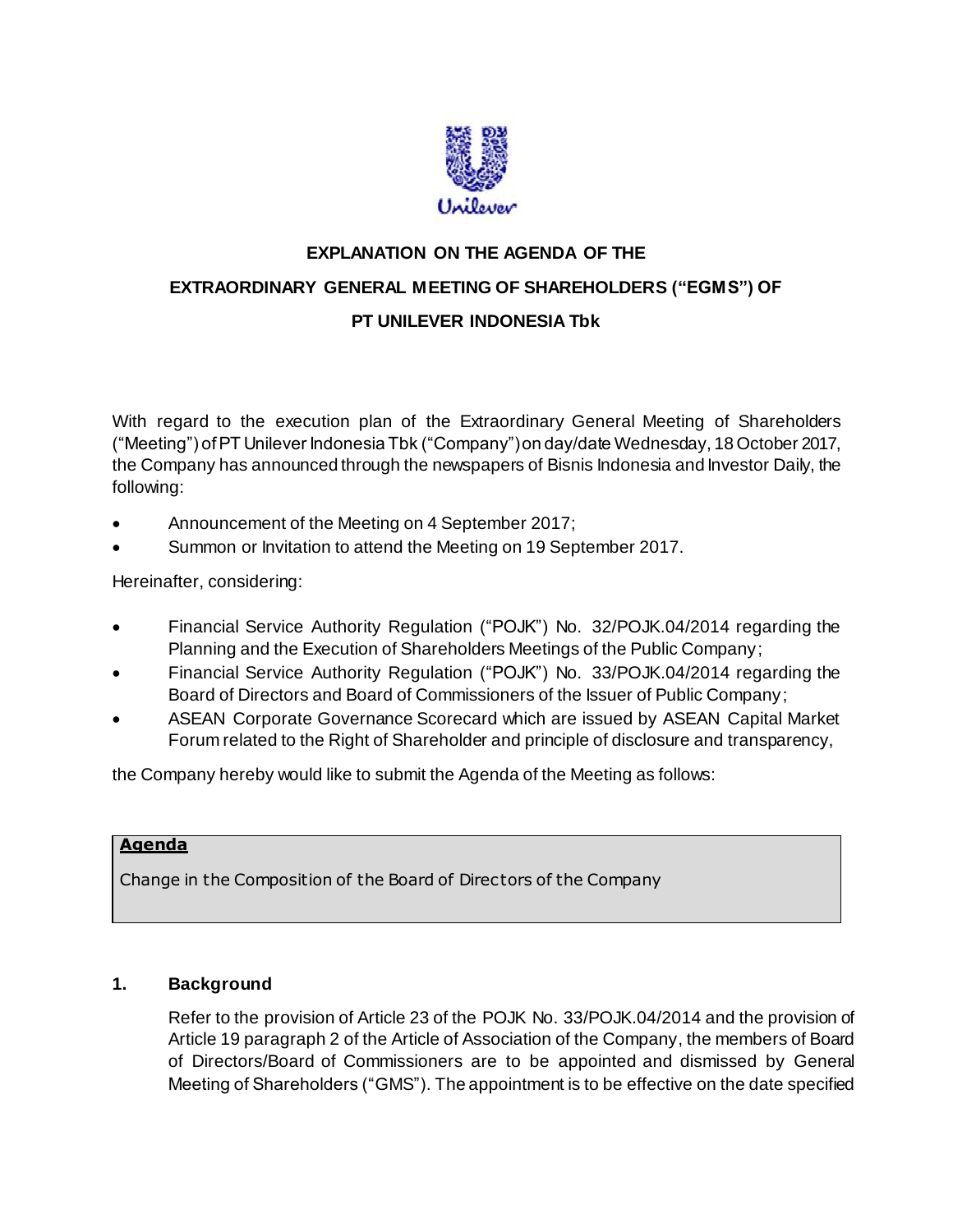in the GMS where he/they appointed, and terminated at the closing of the third (3) Annual General Meeting of Shareholders after the date of their appointment.

### **2. Explanation/Opinion of the Board of Directors and Board of Commissioners**

By considering the following matters:

- Resignation of Mrs. Annemarieke de Haan from her position as the Director responsible for Personal Care Division of the Company, to be effective on the 31 August 2017;
- The importance of the position of director in charge for Personal Care Division of the Company;
- Recommendation from the Nomination and Remuneration Committee of the Company dated 13 July 2017 regarding the Appointment of Mrs. Ira Noviarti as the Director.

With reference to the above matters, the Board of Commissioners:

Agree to accept the Recommendation dated 13 July 2017 2017 from the Nomination and Remuneration Committee of the Company regarding the Appointment of Mrs. Ira Noviarti as the Director.

Therefore, the Board of Commissioners will propose to the Meeting the appointment of Mr. Jochanan Senf as Director of the Company so that the composition of the Directors will be as follows:

- Hemant Bakshi as President Director;
- Tevilyan Yudhistira Rusli as Director;
- **Enny Hartati as Director;**
- Amparo Cheung Aswin as Director;
- Jochanan Senf as Director;
- Vikas Gupta as Director;
- Hernie Raharja as Director;
- Willy Saelan as Director
- Sancoyo Antarikso as Independent Director, and
- Ira Noviarti as Director

with the term up to the Annual General Meeting of Shareholder which will be held in 2020.

#### **3. Data/Supporting Material**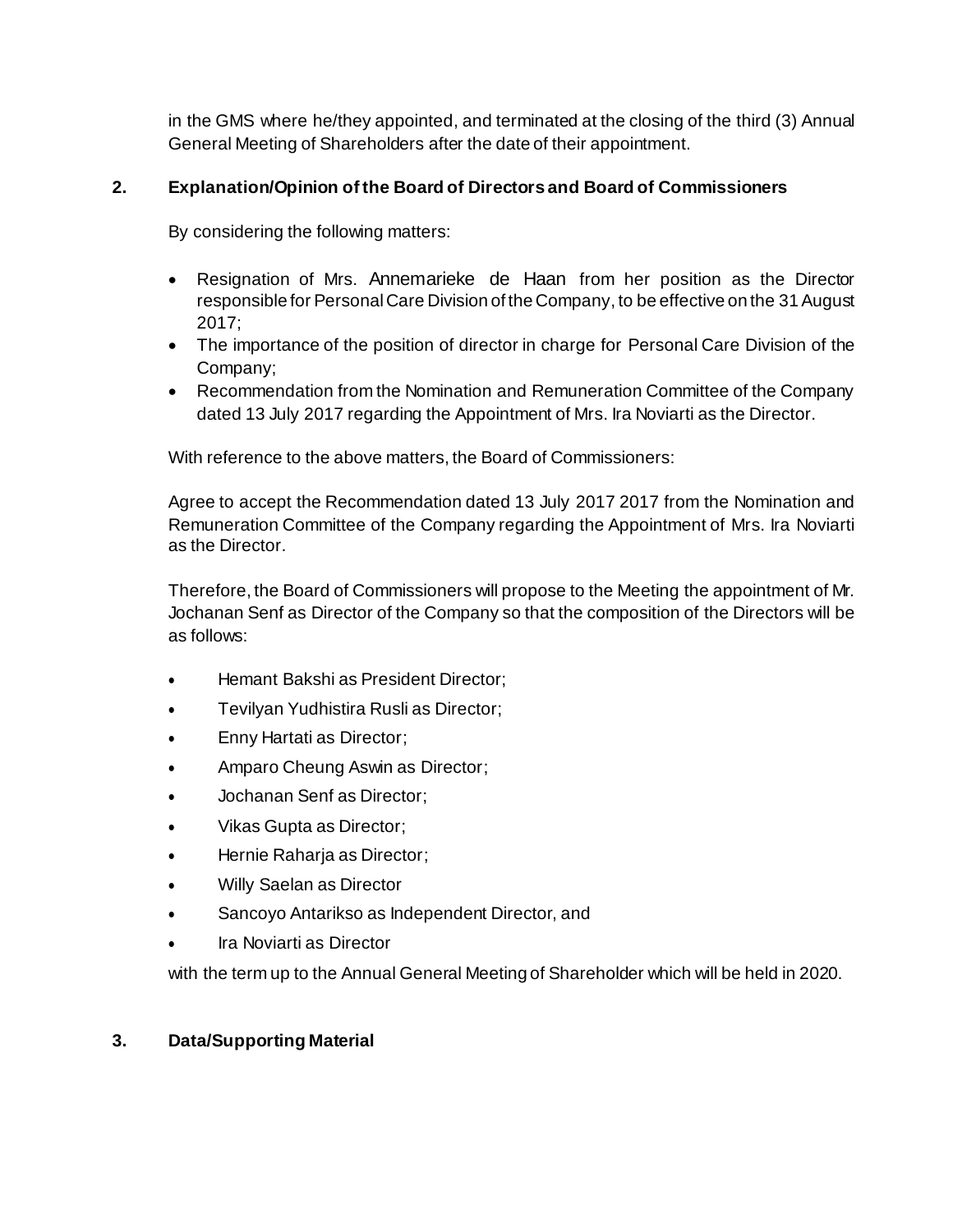Profile/Biography of the Candidate Member of the Board of Director can be downloaded from Company's website and will be available in the Company's Head Office as of 19 September 2017 or to be provided along with the Summon/Invitation of the Meeting.

#### **Other Information:**

As an additional explanation and related data to all materials above mentioned, please refer to the data or documents which has provided on the following web page:

#### **List of important links:**

| Profile/Biography of Candidate   https://www.unilever.co.id/en/investor- |                                              |
|--------------------------------------------------------------------------|----------------------------------------------|
| Member of the Board of Director                                          | relations/shareholder-information/agm-and-   |
|                                                                          | egm-related-news.html                        |
| Power of Attorney to attend the https://www.unilever.co.id/en/investor-  |                                              |
| Meeting                                                                  | I relations/shareholder-information/agm-and- |
|                                                                          | egm-related-news.html                        |

## Meeting Location:



JL BSD Boulevard Green Office Park Kav. 3 BSD City Tangerang 15345

> Tangerang, 19 September 2017 PT Unilever Indonesia Tbk